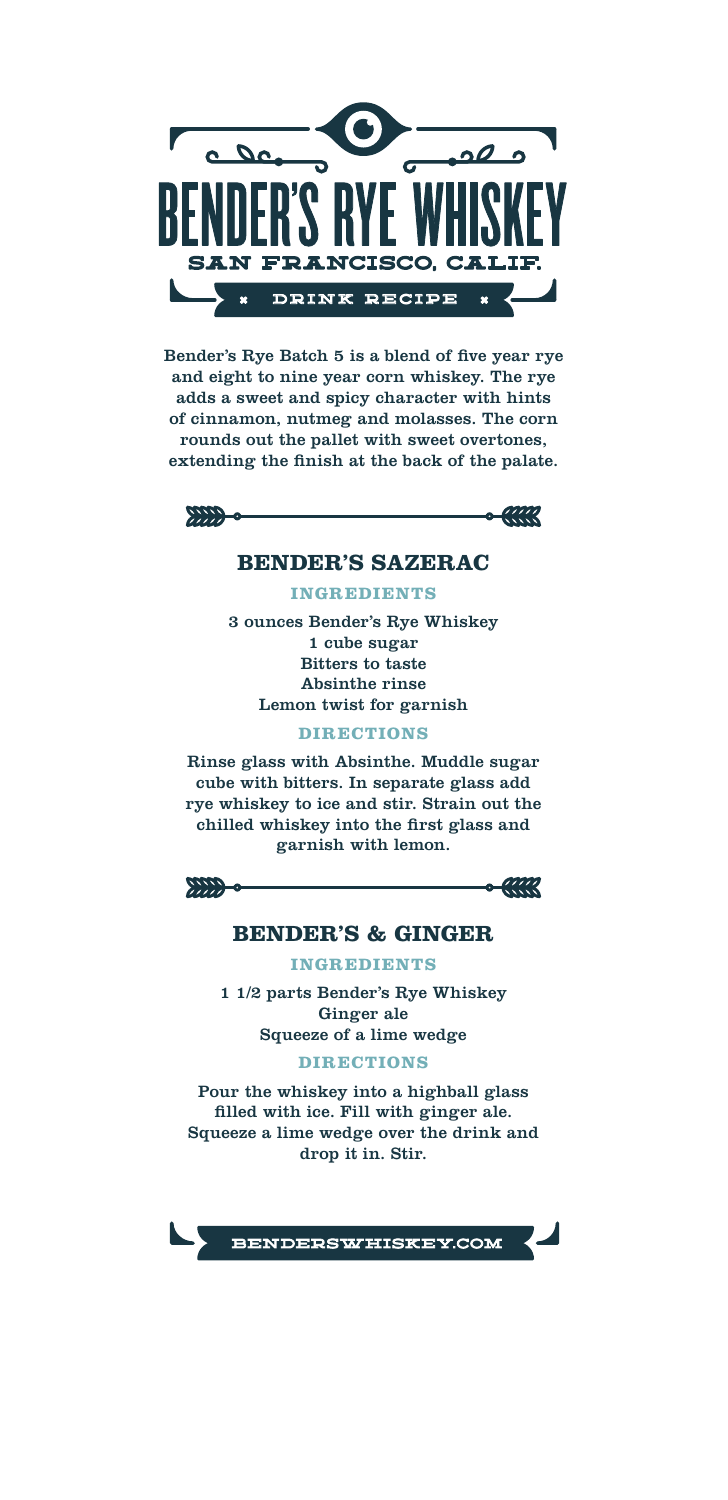

Bender's Rye Batch 5 is a blend of five year rye and eight to nine year corn whiskey. The rye adds a sweet and spicy character with hints of cinnamon, nutmeg and molasses. The corn rounds out the pallet with sweet overtones, extending the finish at the back of the palate.





#### **BENDER'S & SLOE**

**INGREDIENTS**

1oz Bender's Rye Whiskey 1oz Sloe Gin 1/4oz Lemon 1/4oz Honey Water

**DIRECTIONS**

Shake. Strain over rocks. Add lemon wheel as garnish

 $200-$ 



## **7 YEAR ITCH**

**INGREDIENTS**

Muddled Mint 1 1/2oz Bender's Rye Whiskey 1/2 oz Genepy 1/2oz Lime 1/2oz Simple Syrup

**DIRECTIONS**

Shake. Double strain into rocks. Add mint as garnish



 $-6 - 0.000$ 

### **BENDER'S BLING**

**INGREDIENTS**

2oz Bender's Rye Whiskey 3/4 oz Benedictine 1/2oz Cherry Heering 1/2oz Lime

**DIRECTIONS**

Shake. Top with soda, lime and cherry



BENDERSWHISKEY.COM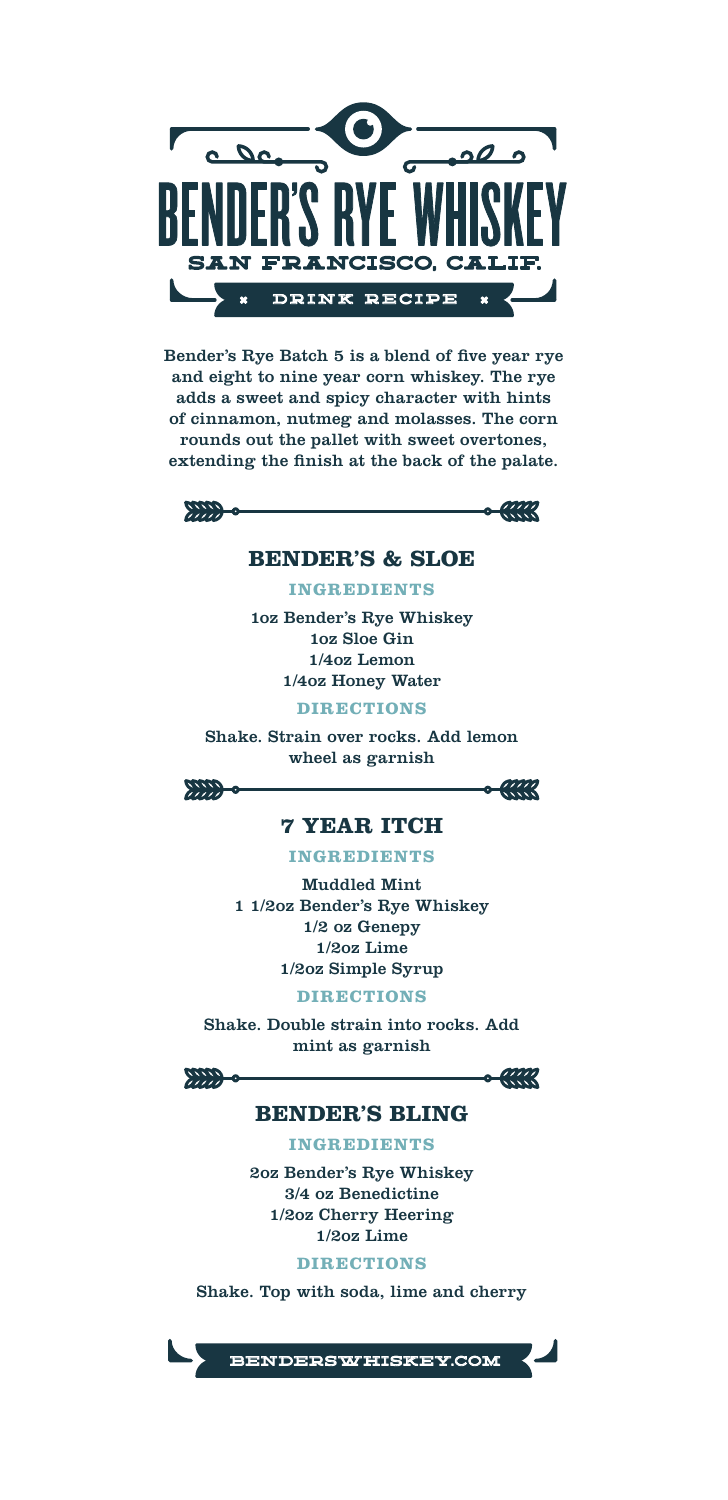

Bender's Rye Batch 5 is a blend of five year rye and eight to nine year corn whiskey. The rye adds a sweet and spicy character with hints of cinnamon, nutmeg and molasses. The corn rounds out the pallet with sweet overtones, extending the finish at the back of the palate.



 $\frac{1}{2}$ 

## **WEATHER EYE**

**INGREDIENTS**

2oz Bender's Rye Whiskey 1oz Cardamoaro 1/2oz Dolin Blanc 1 Dash Blanc 1 Dash Ango

**DIRECTIONS**

Stir. Up. Add lemon twist

 $m -$ 

 $-400$ 

#### **HOLD FAST**

**INGREDIENTS**

2oz Bender's Rye Whiskey 1/2oz Maple 3 dashes of Ango 2 dashes of Orange

**DIRECTIONS**

Build in an old fashioned glass. Add lemon orange and cherry as garnish Garnish with a lemon twist.

 $m -$ 

 $-449$ 

# **TREASURE ISLAND**

**INGREDIENTS**

1oz Bender's Rye Whiskey 1oz Apple Consomme 1oz Gran Glassico

**DIRECTIONS**

Stir. Up. Sea salt garnish

BENDERSWHISKEY.COM